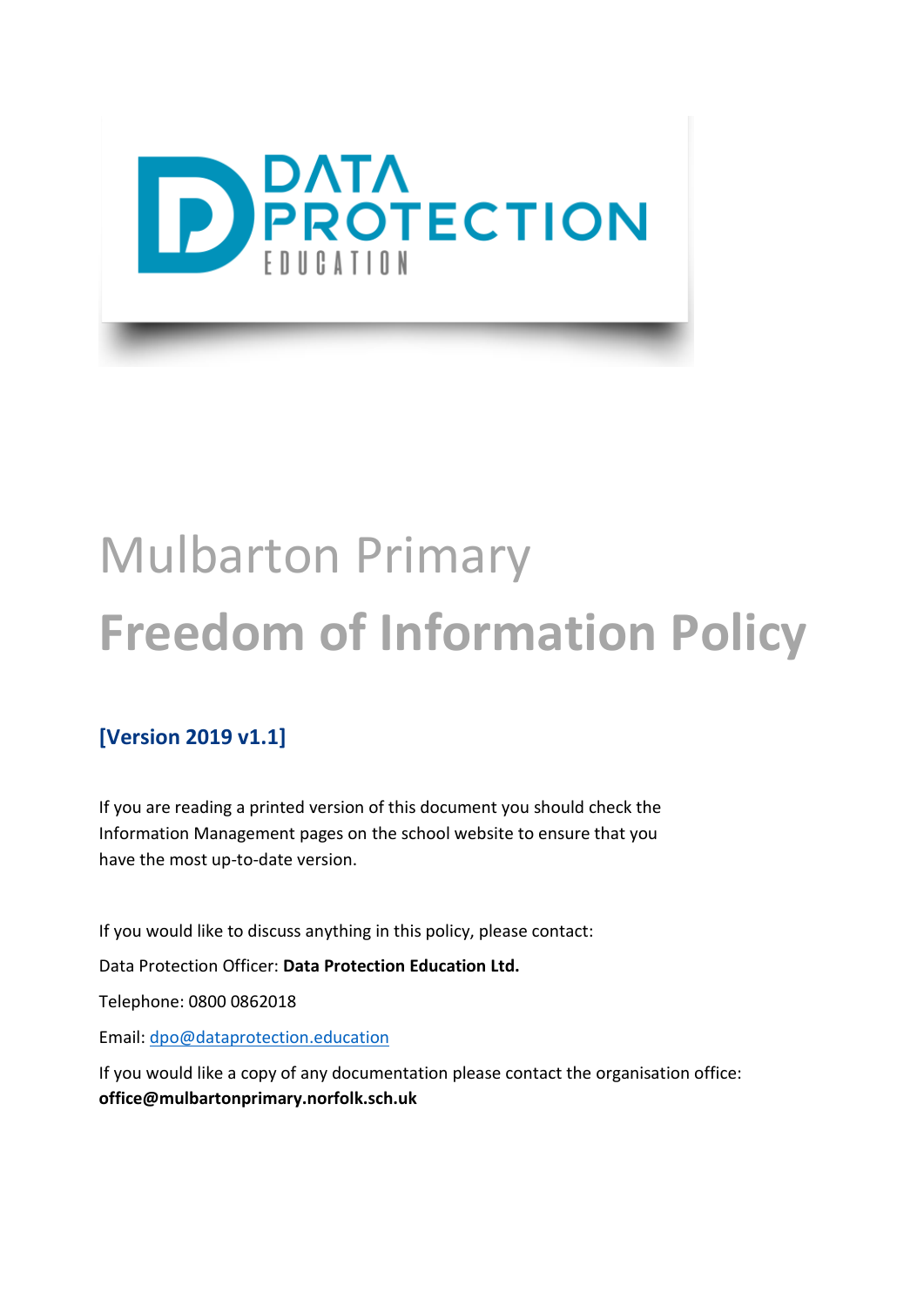

#### Document version

| Version | Author   | Date     | Approved by | <b>Effective from</b> |
|---------|----------|----------|-------------|-----------------------|
| 1.0     | DPE - AS | 19.05.19 |             |                       |
| 1.1     | DPE - JW | 11.06.19 |             |                       |
|         |          |          |             |                       |
|         |          |          |             |                       |
|         |          |          |             |                       |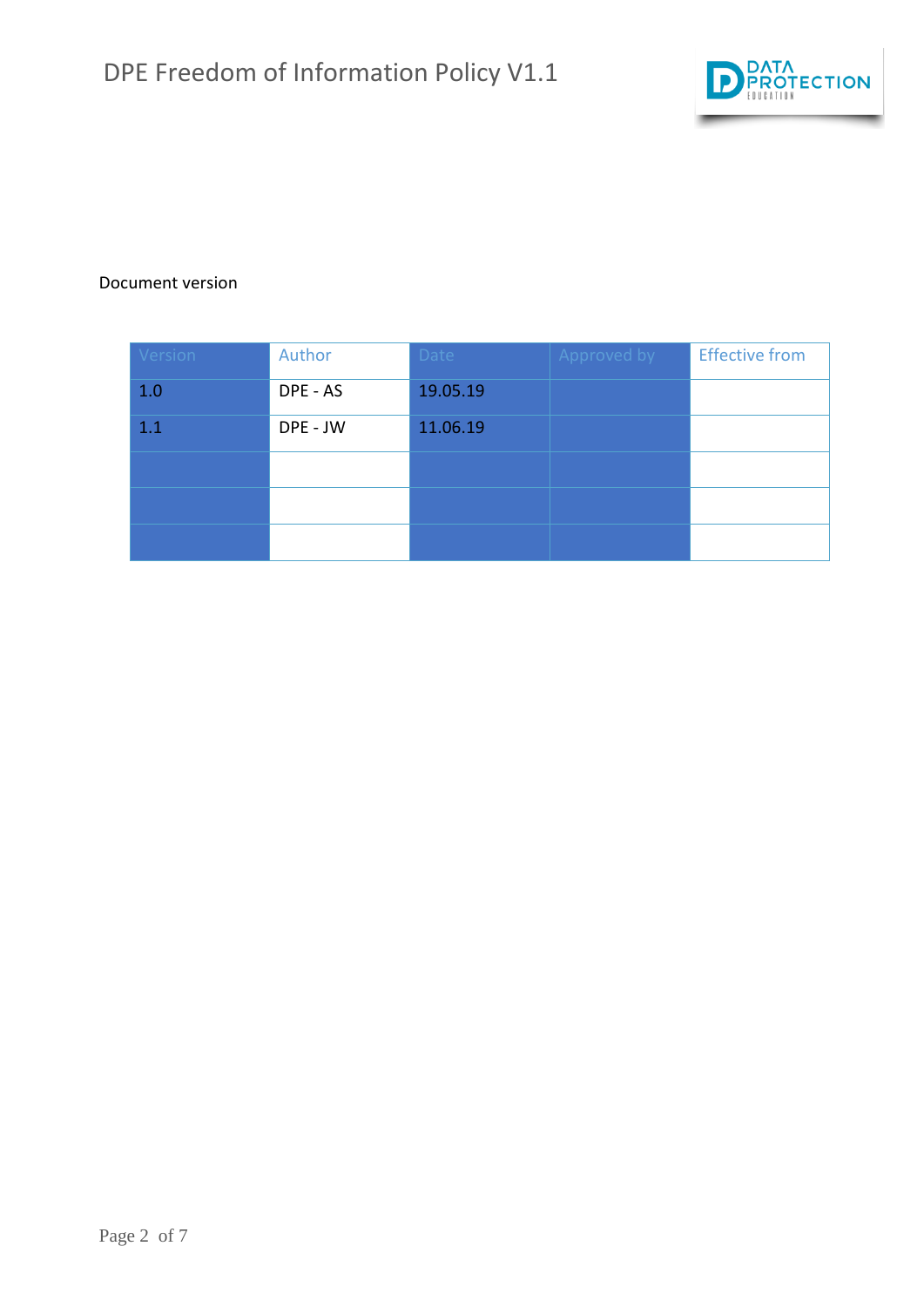

#### **Contents**

| 1. POLICY OBJECTIVES                 | 4 |
|--------------------------------------|---|
| 2. ABOUT THIS POLICY                 | 4 |
| 3. THE FREEDOM OF INFORMATION ACT    | 5 |
| 4. FREEDOM OF INFORMATION PRINCIPLES | 5 |
| 5. Breach of Policy and Standards    | 6 |
| 6. Complaints Procedure              | 6 |
| 7. PUBLICATION OF INFORMATION        | 7 |
| 8. CHANGES TO THIS POLICY            | 7 |
| DPE TEMPLATE - Disclaimer            | 8 |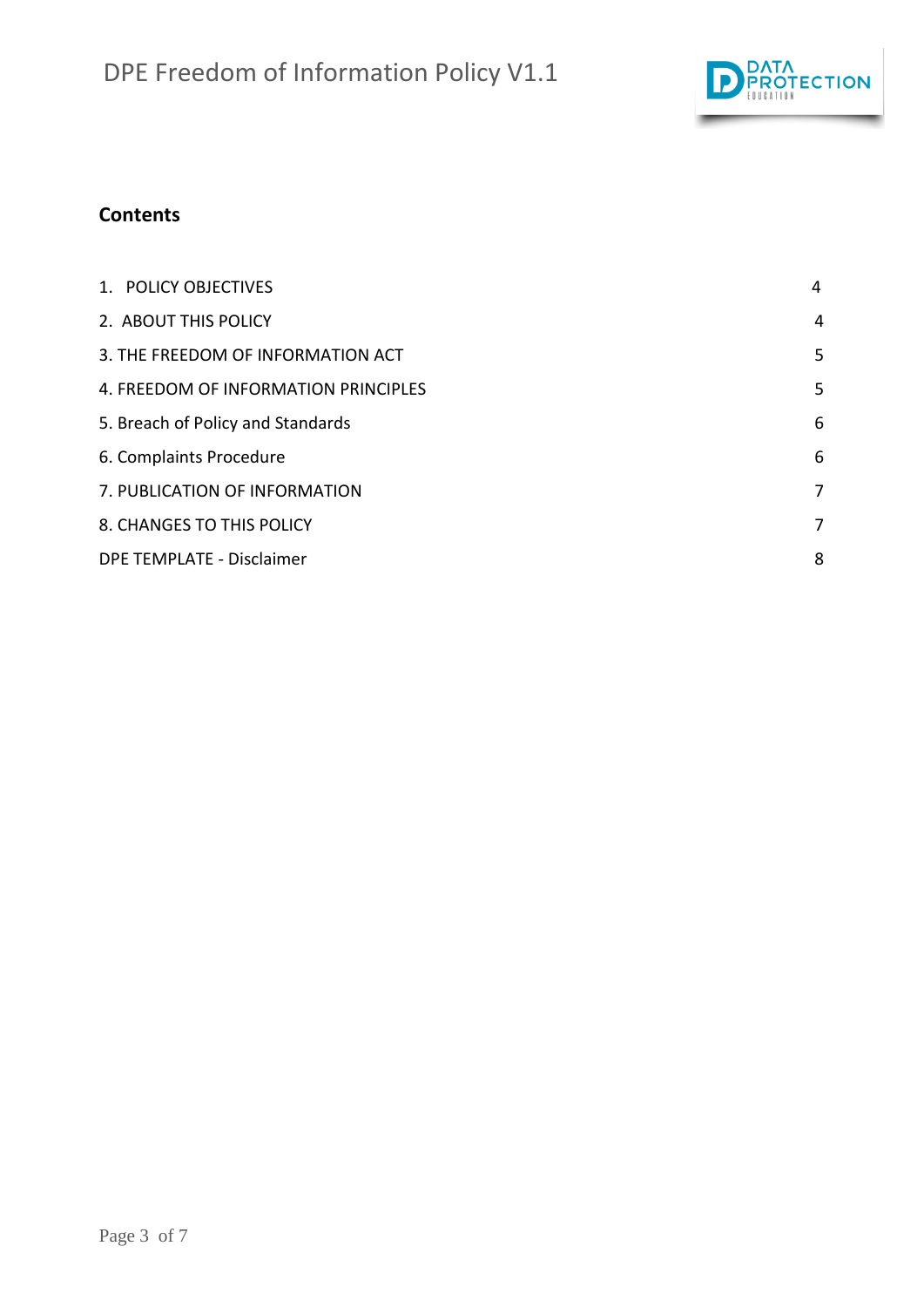

#### <span id="page-3-0"></span>**1. POLICY OBJECTIVES**

The School fully supports the objectives of the Act and will take all necessary steps to ensure that its duty under the Act is observed and that all information collected and used by it is managed in line with the Act. We will ensure:

- A general right of access to recorded information we hold, subject to certain conditions and exemptions;
- That we adopt and maintain a Publication Scheme, in accordance with the Information Commissioner's guidance, which relates to the publication of certain types of information;
- That we provide access to all information described in our Publication Scheme which we will endeavour to keep as up to date as possible;
- That we will respond to written requests for information that are not covered by our Publication Scheme. We will inform applicants whether or not we hold the requested information, and if held we will supply it unless there is a justifiable reason or any of the Act's exemptions apply;
- That we provide adequate and relevant advice and assistance to applicants to aid them in their application;
- In circumstances where information is covered by an exemption, we will give consideration as to whether the information should be released;
- In cases where information is exempted from disclosure, except where an absolute exemption applies, we will:
- Inform the applicant whether we hold the information requested, unless a neither confirm nor deny response is required, and;
- Communicate that information to him or her, unless the public interest in maintaining the exemption in question outweighs the public interest in disclosure.

## <span id="page-3-1"></span>**2. ABOUT THIS POLICY**

2.1. This policy sets out how the school will respond to a request under the Freedom of Information Act 2000.

2.2. This policy applies to the information held by the School or held by other parties on behalf of the School that is governed by the Freedom of Information Act 2000 (the Act). To promote a culture of openness and accountability, and to comply with the Act, we have a responsibility to ensure that this information is either routinely made available or provided on request, unless there is a legitimate reason for withholding it.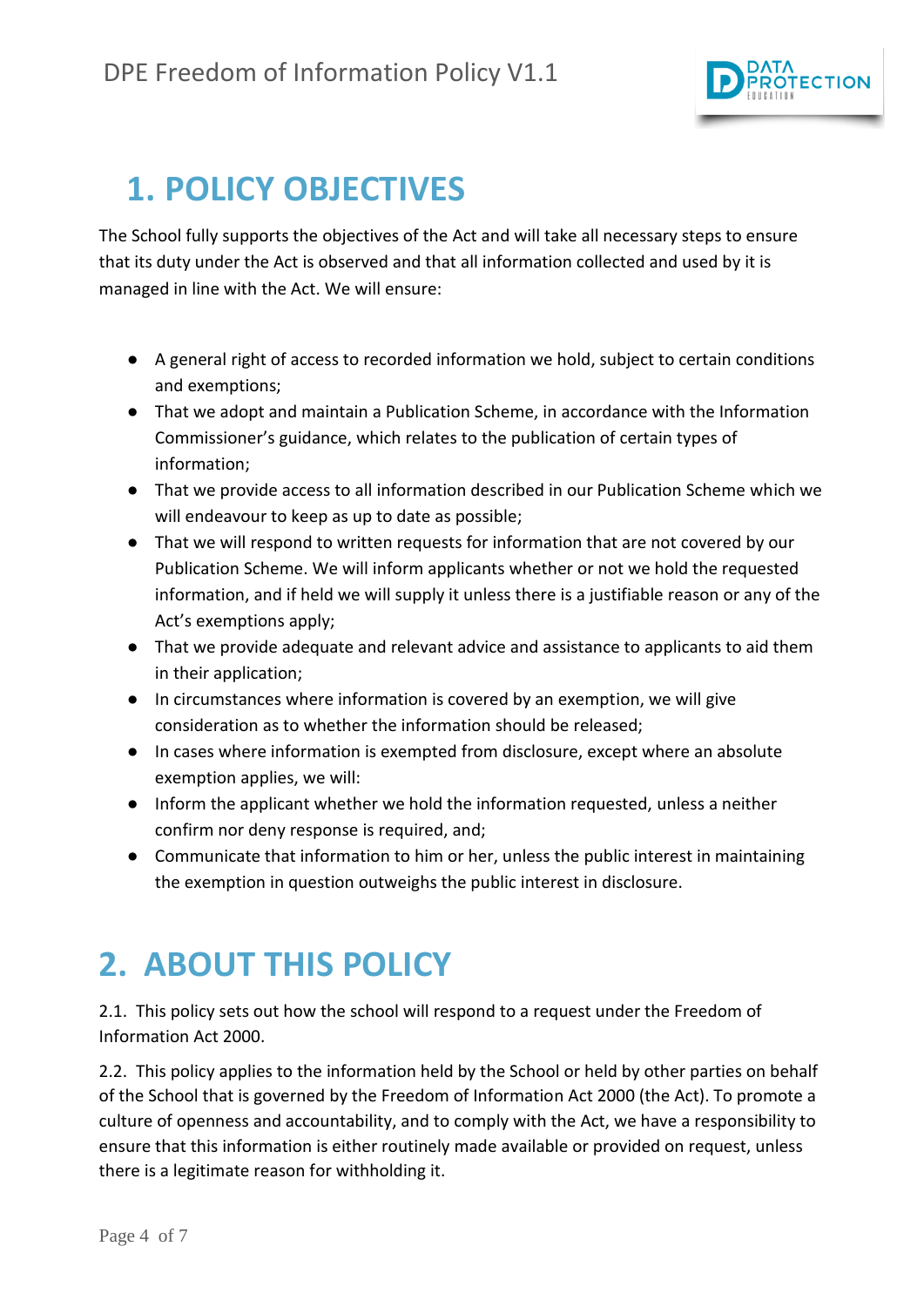

### <span id="page-4-0"></span>**3. THE FREEDOM OF INFORMATION ACT**

3.1 The Freedom of Information Act 2000 provides public access to information held by public authorities.

It does this in two ways:

- public authorities are obliged to publish certain information about their activities; and
- members of the public are entitled to request information from public authorities.

3.2 The Act covers any recorded information that is held by a public authority in England, Wales and Northern Ireland, and by UK-wide public authorities based in Scotland. Information held by Scottish public authorities is covered by Scotland's own Freedom of Information (Scotland) Act 2002.

3.3 Recorded information includes printed documents, computer files, letters, emails, photographs, and sound or video recordings.

3.4 For a request to be dealt with according to the Freedom of Information Act, the requester must:

- contact the relevant authority directly;
- make the request in writing, for example in a letter or an email. They can make a verbal or written request for environmental information;
- give their real name; and
- give an address to which the authority can reply. This can be a postal or email address.

A requester does not have to:

- mention the Freedom of Information Act or Environmental Information Regulations, although it may help to do so;
- know whether the information is covered by the Freedom of Information Act or the Environmental Information Regulations; or
- <span id="page-4-1"></span>● say why they want the information.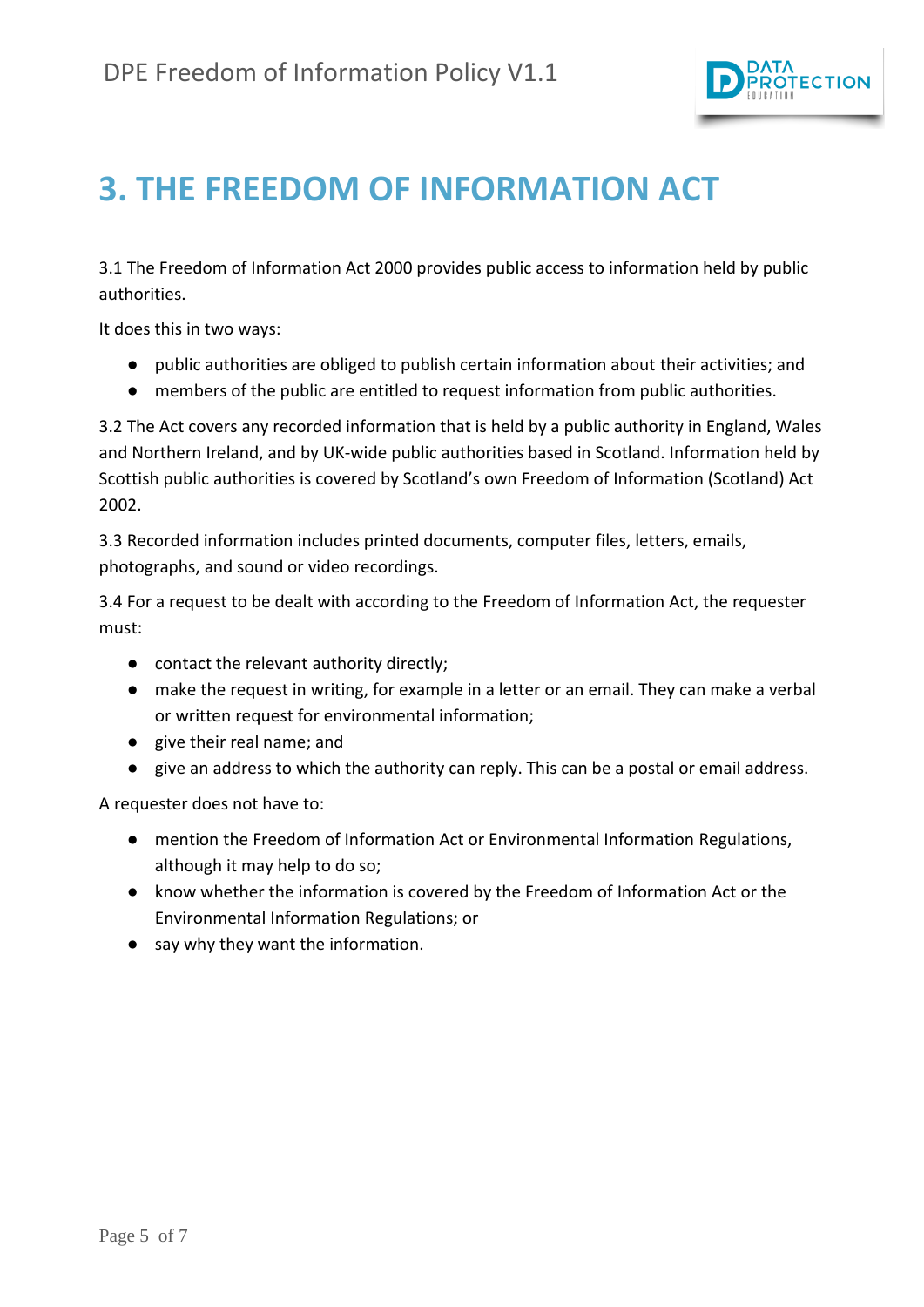

### **4. FREEDOM OF INFORMATION PRINCIPLES**

4.1 The main principle behind freedom of information legislation is that people have a right to know about the activities of public authorities, unless there is a good reason for them not to.

This means that:

- everybody has a right to access official information. Disclosure of information should be the default – in other words, information should be kept private only when there is a good reason and it is permitted by the Act;
- an applicant (requester) does not need to give you a reason for wanting the information. On the contrary, you must justify refusing them information;
- you must treat all requests for information equally, except under some circumstances relating to vexatious requests and personal data
- The information someone can get under the Act should not be affected by who they are. You should treat all requesters equally, whether they are journalists, local residents, public authority employees, or foreign researchers; and
- because you should treat all requesters equally, you should only disclose information under the Act if you would disclose it to anyone else who asked. In other words, you should consider any information you release under the Act as if it were being released to the world at large.

#### <span id="page-5-0"></span>**5. BREACH OF POLICY AND STANDARDS**

5.1 Disciplinary action may be taken in accordance with the School's disciplinary procedures against any employee who knowingly or recklessly:

- Alters, defaces, blocks, erases, destroys or conceals any record held by the School, with the intention of preventing the disclosure of all, or any part, of the information that has been requested as part of a Freedom of Information request;
- Contravenes any instruction contained in, or following from, this Policy and Standards.

5.2 We expect that similar disciplinary procedures will be applied by any of our contractors which deal with the School's information and data on the School's behalf.

## <span id="page-5-1"></span>**6. COMPLAINTS PROCEDURE**

6.1 Where a request for information is refused for any reason, we will notify the applicant and give the reasons. For exemptions we will state which exemption has been claimed, and unless apparent, why that exemption applies, specifying the public interest factors (for and against disclosure) if applicable. We will not simply repeat the wording of the exemption unless the